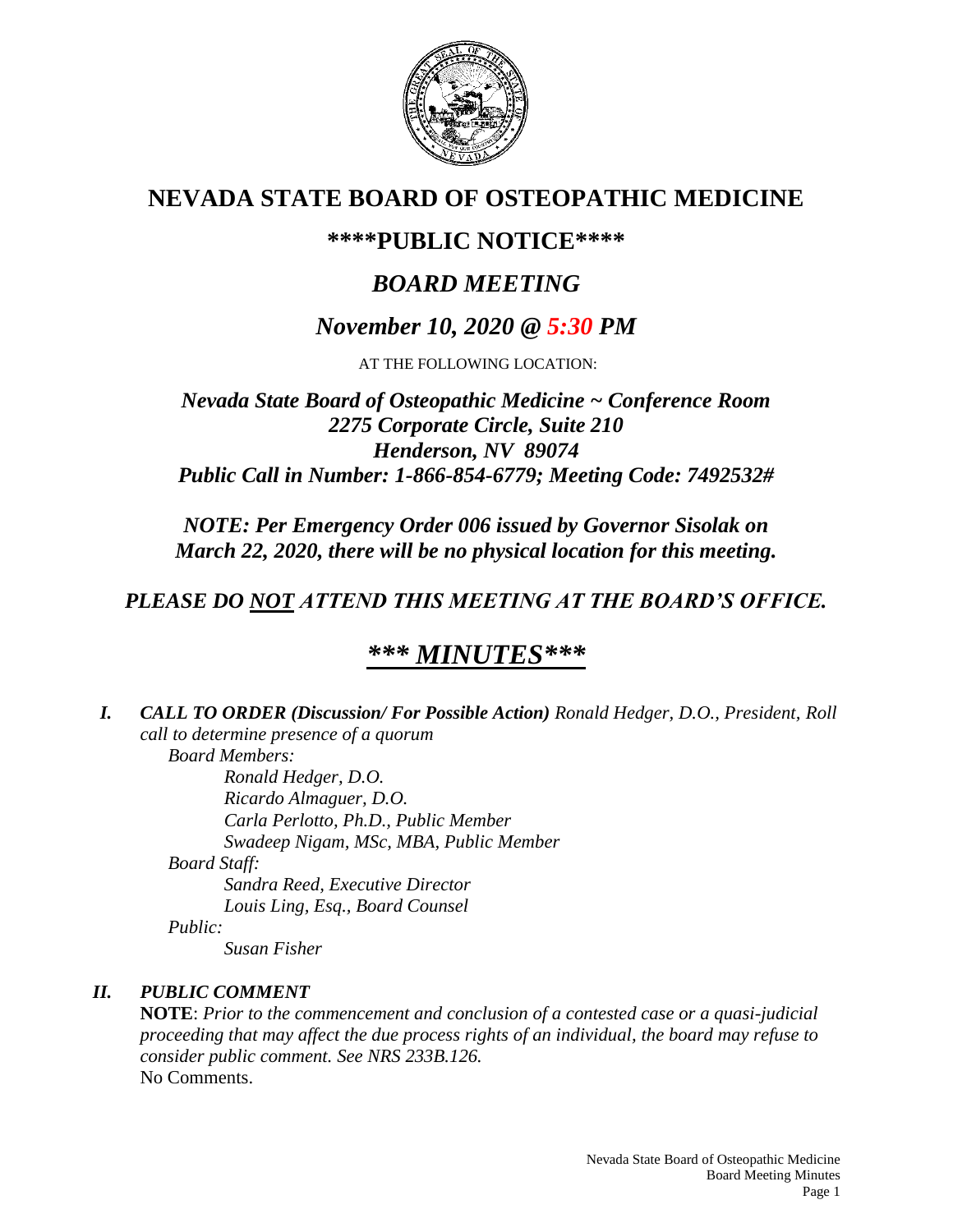*III. APPROVAL OF BOARD MEETING MINUTES FROM OCTOBER 13, 2020 (Discussion/For Possible Action) Ronald Hedger, D.O., President* Mr. Nigam made a motion to approve the minutes from September 8, 2020; seconded by Dr. Almaguer. There being no discussion, the minutes were approved by the Board.

#### *IV. CONSENT AGENDA TO GRANT LICENSURE FOR OSTEOPATHIC PHYSICIANS, PHYSICIAN ASSISTANTS AND SPECIAL LICENSES (Discussion/ For Possible Action) Ronald Hedger, D.O., President*

*Under this item the Board may consider the recommendations of the Executive Director and/or President/Vice President to grant licensure to the below listed applicants. The Board may remove any applicant's name from the consent motion, but may not discuss the contents of the application for licensure without the applicant present following proper notice pursuant to the open meeting law.*

| <b>Osteopathic Physician Name</b>                               | <b>Specialty</b>                                                                        |
|-----------------------------------------------------------------|-----------------------------------------------------------------------------------------|
| Duncan Gilmour, D.O.                                            | <b>Neurology</b>                                                                        |
| Nagib Qureshi, D.O.                                             | Internal Medicine                                                                       |
| Ali Shehata, D.O.                                               | <b>Family Medicine</b>                                                                  |
| Phuc Tran, D.O.                                                 | Internal Medicine                                                                       |
| <b>Physician Assistant</b>                                      | <b>Supervising Physician</b>                                                            |
| Dana Shepherd, PA-C                                             | Scott Harris, D.O.                                                                      |
| Corbin Wood, PA-C                                               | <b>Active Not-Working</b>                                                               |
| <b>Temporary License</b>                                        |                                                                                         |
| Brooke Gillett, D.O.                                            | <i>Oncology</i>                                                                         |
| <b>Special Licenses NRS.633.411:</b>                            |                                                                                         |
| Christina Chon, D.O.                                            | Kingman/Sunrise                                                                         |
| Bomi Davis, D.O.                                                | Kingman/Sunrise                                                                         |
|                                                                 | There was a motion to approve the licensees as written by Dr. Almaguer; seconded by Mr. |
| Nigam. There being no discussion, the Board approved licensure. |                                                                                         |

#### *V. CONSIDERATION/ACTION TO ADDRESS TIMELINE FOR BOARD MEMBERS TO REVIEW COMPLAINTS (Discussion/For Possible Action) Deane Milne, D.O.,*

As Dr. Milne was not present to discuss the item, Dr. Hedger suggested one month to review and respond to assigned complaints to Board Members. Dr. Perlotto agreed that one month is an appropriate timeline. Discussion also ensued about complicated complaints that may need investigation longer than one month. Mr. Ling stated that legally there is not anything that can be done as far as a sanction if Board Members do not comply, as the Board members are appointed by the Governor. A personal phone call from the President of the Board can be initiated to discuss the issue with Board Members when they do not respond to the Executive Director. This item was tabled until the next Board Meeting, when Ms. Reed will draft a policy addressing the complaint review timeline to present to the Board.

### *VI. EXECUTIVE DIRECTOR'S REPORT*

- a. Financial Statements
- b. Licensing
- *VII. LEGAL REPORT (Discussion/For Possible Action) by Louis Ling, Board Counsel and/or Justin Taruc, Deputy Attorney General*  No comments.